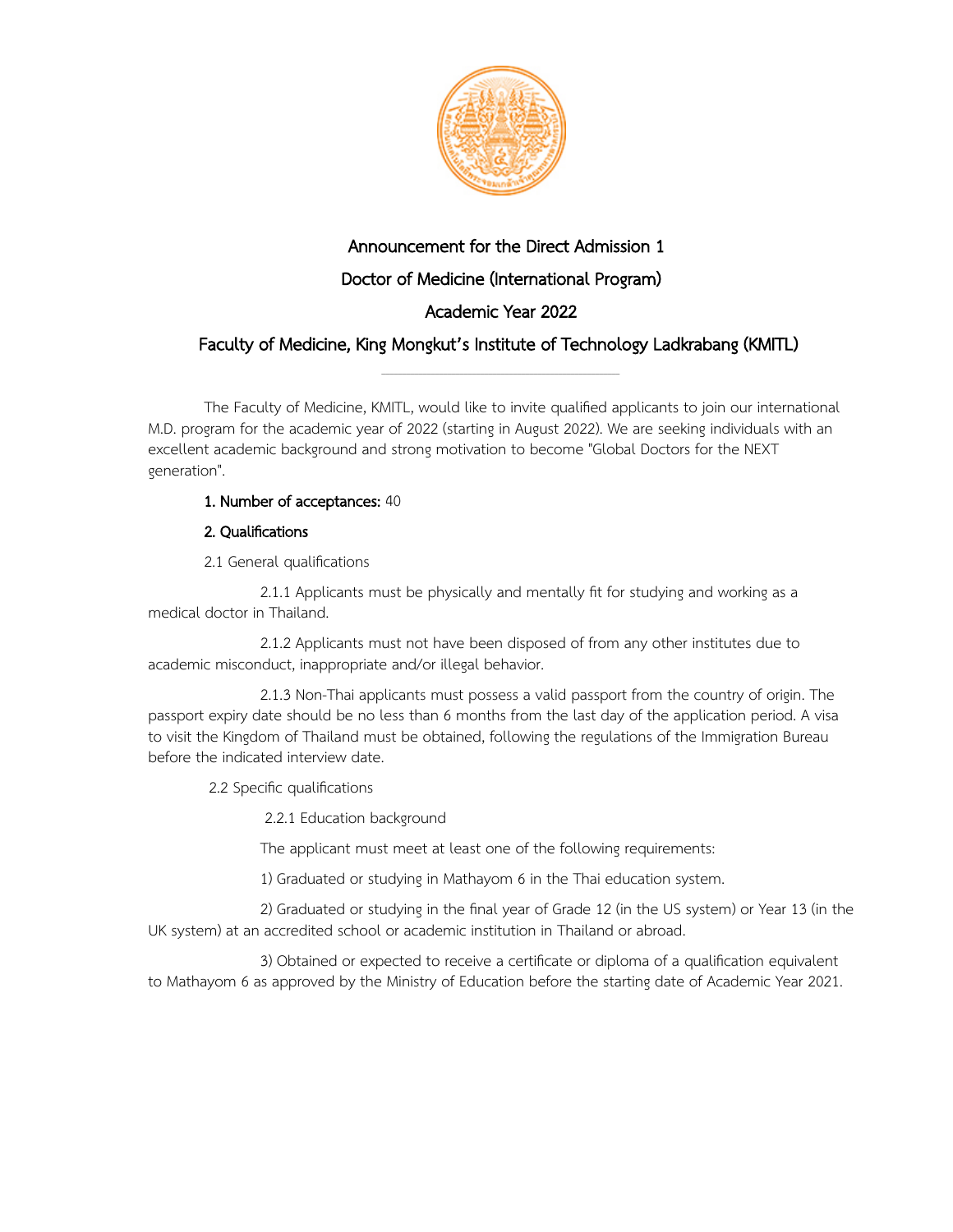2.2.2 Academic Achievements

Applicants must have Grade Point Average (GPA) of the last two academic years no less than 3.25 out of the 4.0 grading system plus at least one of the following academic achievements:

1) SAT subject test (SAT II) in three subjects which are 1) Biology, 2) Chemistry and 3) Physics or Mathematics. Each subject score should be higher than 650 and all three subjects combined, higher than 2,000

2) Biomedical Admission Test (BMAT) with scores in Section 1 and Section 2 no less than 5 and section 3 no less than 2.5C

3) For A level courses, grades in Biology, Chemistry and Physics must be "A" or "A\*" in all subjects.

4) For International Baccalaureate courses, grades in Biology, Chemistry and Physics must be at least 6 in all subjects.

5) For Advanced Placement Program, grades in Biology, Chemistry and Physics must be at least 4 in all subjects.

6) Applicants who have already completed college-level courses in Biology, Chemistry, and Physics or Mathematics: grades of all courses taken within the past 3 years must be at least "B"

7) Applicants from the Pre-med Pathway from the KMITL program of King Mongkut's Institute of Technology International Demonstration School (KMIDS), Measures of Academic Progress (MAP) score in mathematics must be higher than 90th percentile and grade from the "Basic Human Anatomy and Physiology" course must be at least "B"

2.2.3 English Proficiency Test

Applicants should submit at least one of the following English Proficiency Test scores and obtain a score which meets the minimum requirement specified below:

1) TOEFL (Paper-based Test) at least 580

2) TOEFL (Computer-based Test) at least 240

3) TOEFL (Internet-based Test) at least 94

4) IELTS (Academic-Module) at least 7.0 (overall)

5) CU-TEP at least 90 The official score report is required.

The score must be valid and not older than 2 years on the day of application.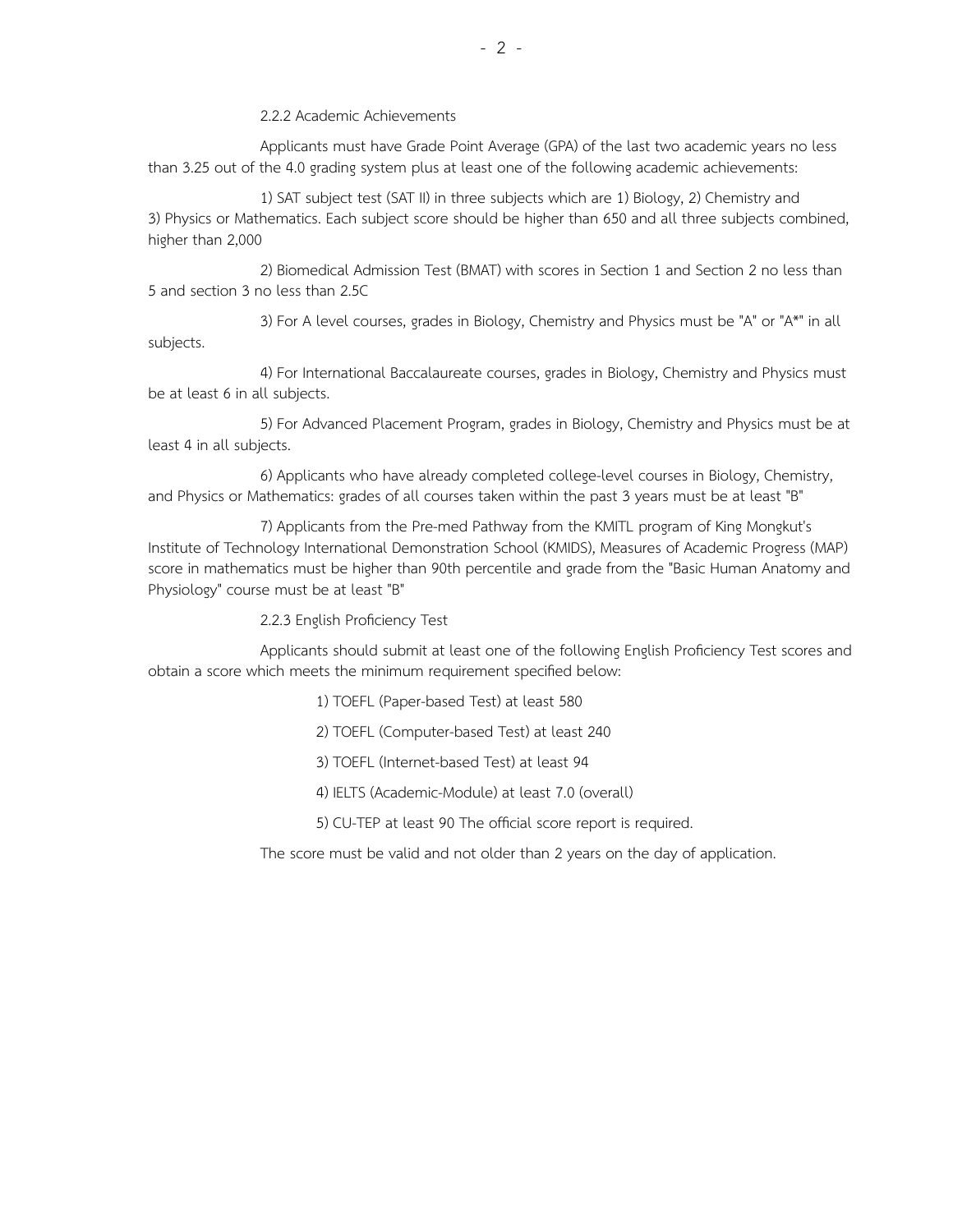2.2.4 Applicants are also required to write a personal statement describing the motivation for studying medicine in our program as well as their expectations for the academic career. The length should not exceed 1000 words.

2.2.5 Applicants with Thai nationality must sign a unilateral contract to work in the Government Sector for three years after graduation. Failure to comply with this agreement will result in a fine and/or penalty.

2.2.6 Non-Thai applicants must accept the condition that they may not be allowed to apply for a medical license to practice or get further post-graduate medical training in Thailand unless permission is granted individually by the Thai Medical Council.

| Activity                                                                                                     | <b>Dates</b>                   |
|--------------------------------------------------------------------------------------------------------------|--------------------------------|
| Submit application online<br>at https://new.reg.kmitl.ac.th/admission/                                       | November 1 - December 20, 2021 |
| Application fee payment via bank transfer                                                                    | November 1- December 20,2021   |
| Announcement of the eligible candidates for the MD@KMITL<br>admission test and multiple-mini interview (MMI) | December 23,2021               |
| MD@KMITL Admission test at the Faculty of Medicine, KMITL                                                    | January 8, 2022                |
| MMI at the Faculty of Medicine, KMITL                                                                        | January 9, 2022                |
| Announcement of the selection results                                                                        | January 28, 2022               |
| Confirmation of first-round positions via TCAS Clearing House<br>(for Thai Nationals only)                   | February 7-8, 2022             |
| Physical exam and laboratory checkup at Sirindhorn Hospital                                                  | February 9, 2022               |
| Announcement of the final acceptance decisions                                                               | February 14, 2022              |
| Enrollment confirmation and tuition fee payment                                                              | February 17-23, 2022           |

## 3. Application schedule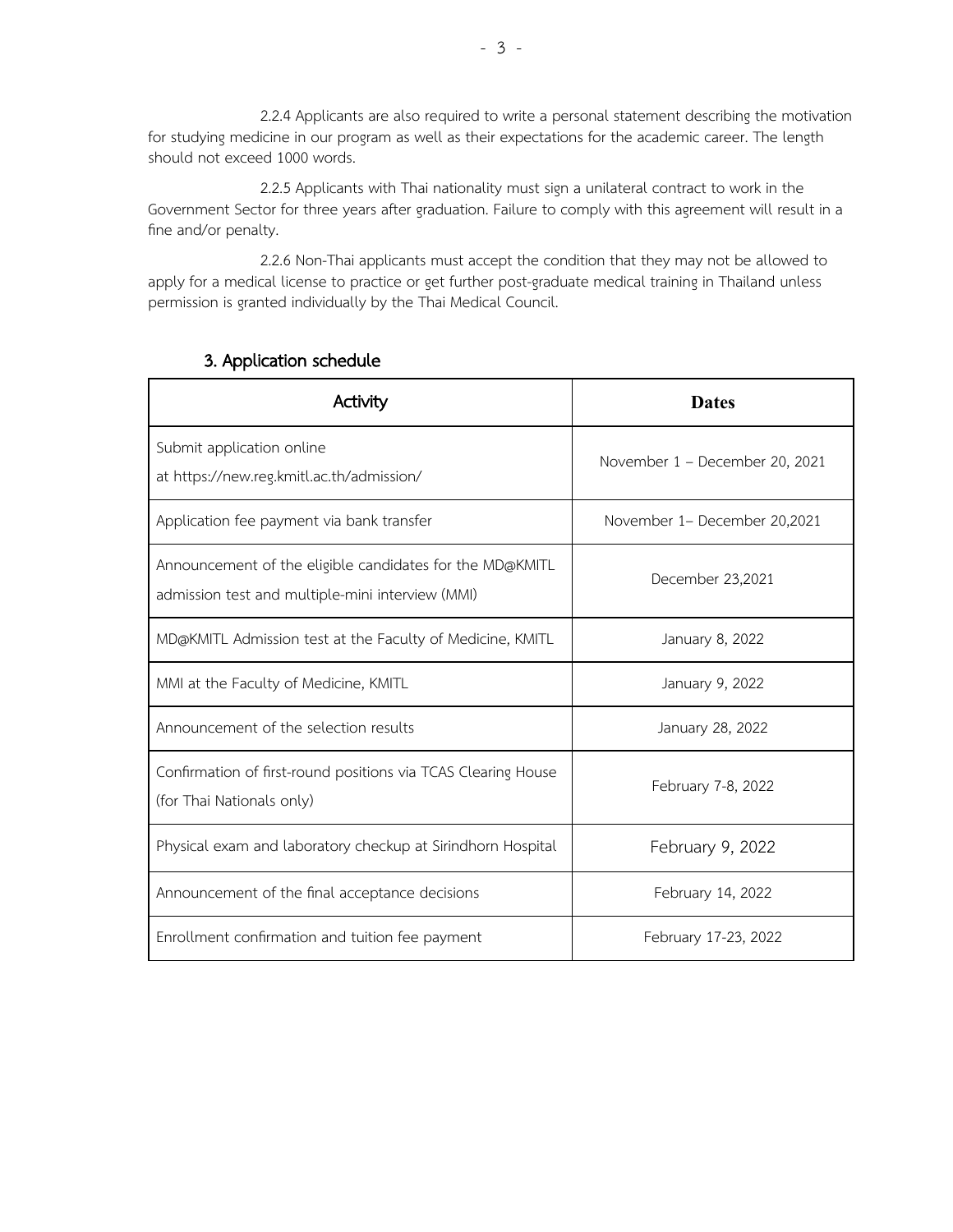#### 4. Application process and documents

4.1 Apply via online registration system at https://new.reg.kmitl.ac.th/admission/ along with providing original or certified copies of supporting documents including:

4.1.1 A completed application form with a color photo (25 mm x 30 mm, clear face without hat and sunglasses, taken no less than 6 months; with the applicant's signature on the back)

4.1.2 A copy of Thai national ID card, or for non-Thai applicants, a copy of your passport with the expiry date being no less than 6 months from the last day of the application period.

4.1.3 A copy of an academic certificate or document confirming that the applicant satisfies the requirements in section 2.2.1

4.1.4 A copy of the academic achievement as specified in section 2.2.2

4.1.5 A copy of the score report of an English Proficiency Test as specified in section 2.2.3

4.1.6 A personal statement as specified in section 2.2.4. The statement should be typewritten in English; not exceeding 1000 words; on an A4 sheet using Times New Roman font and @ font size of 12

4.1.7 Two letters of recommendation from the School Headmaster, academic advisors or other appropriate reference persons evaluating the applicant's ability to pursue study in medical and/or biomedical sciences

4.2 Print out and sign the application form together with the application fee payment form. Pay application fee of 1,000 Baht at any Kasikorn Bank branch within the payment deadline. Please note that the application fee is non-refundable.

4.3 Submit all application documents by post to

Office of Academic Affairs,

Faculty of Medicine, KMITL

1 Soi Chalongkrung 1Ladkrabang,

Bangkok, 10520 Thailand

The date on the postmark will be considered as the application submission date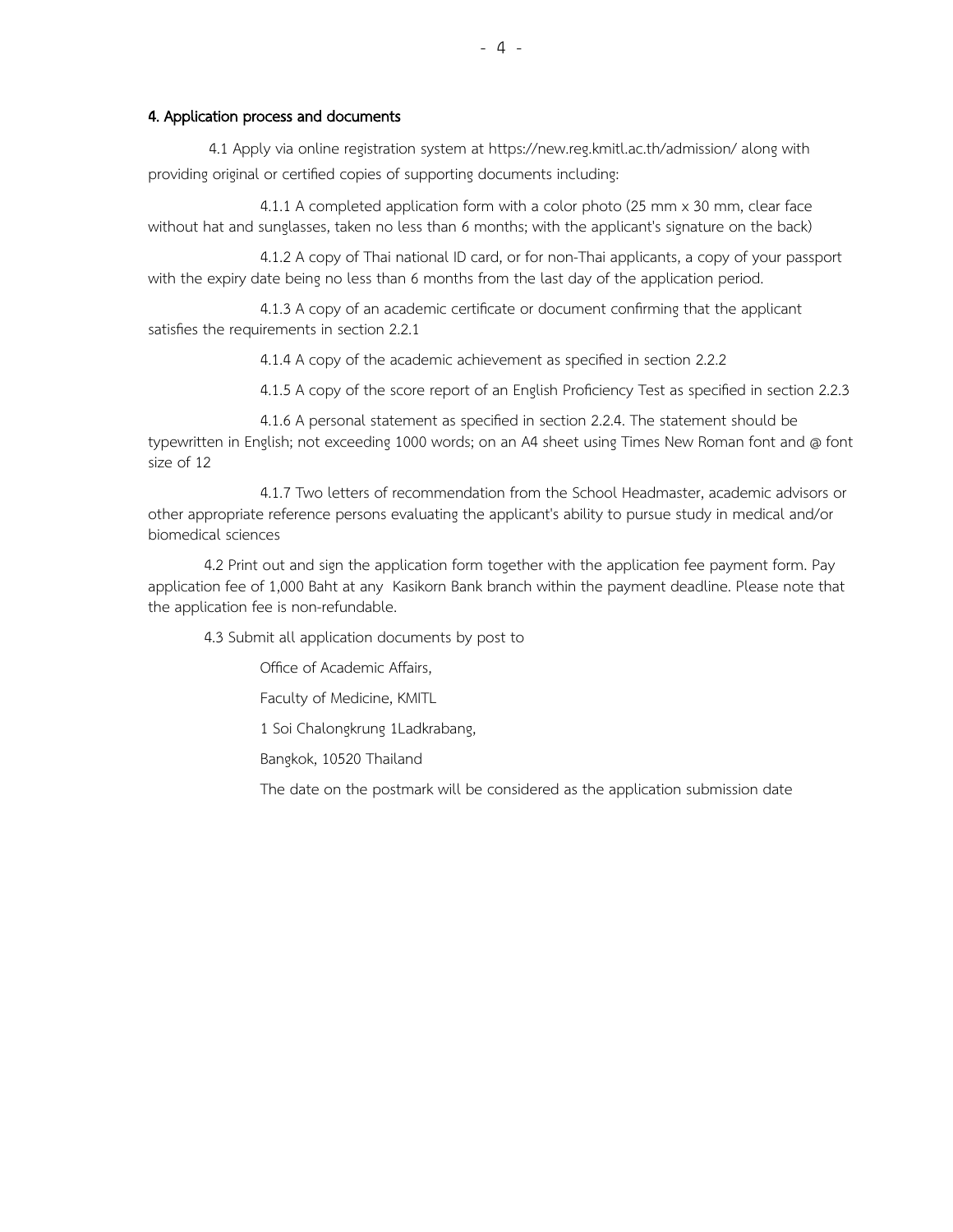The applicant is responsible for checking and certifying the authenticity of all submitted documents. The applicant is also required to comply with this announcement. Failure to provide sufficient evidence for any qualifications will result in the annulation of the application. The applicant who submits fake, incorrect or falsified documents will be disqualified and prohibited for further application to the Faculty of Medicine, KMITL. The judgment made by the Admission Committee of the Faculty of Medicine shall be deemed final.

#### 5. Application selection

5.1 The selection of the accepted applicants for the interview is based on the individual's qualifications. The Faculty of Medicine, KMITL is an Equal Opportunity Institution. We select the applicants based solely on academic achievements and potential to become global doctors of the 21st century regardless of race, sex, gender, socioeconomic status, and political view.

5.2 Shortlisted qualified applicants are subjected to the MD@KMITL Admission Test and Multiple-Mini-Interview (MMI). MD@KMITL Admission Test is a 2.5-hour paper examination with three parts assessing scientific thinking, biomedical knowledge, and academic writing. The MMI includes 4-station situational questions on the following areas: 1) Ethical decision making,2) Critical thinking, 3) Communication skills, and 4) Current healthcare and societal issues. The scores of applicants will be ranked and announced for the confirmation of the enrollment positions via the TCAS Clearing House system.

5.3 Students are required to have a pre-admission physical examination and laboratory test clearance at Sirindhorn Hospital on February 9, 2022, before the final acceptance decision can be made.

#### 6. Disqualification

6.1 Accepted applicants who do not accept the offer on the TCAS Clearing House system within the specified time for each round will be considered disqualified.

6.2 Accepted applicants who do not confirm enrollment via online registration system or do not make a complete payment of the tuition fee within the specified time will be considered disqualified.

6.3 Accepted applicants who are unable to prove the completion or possession of qualifications specified in section 2.2.1 on the day of the enrollment will be considered disqualified.

6.4 Accepted applicants who are unable to sign a unilateral agreement with the Faculty of Medicine upon the working duty for the Thai Government after graduation will be considered disqualified.